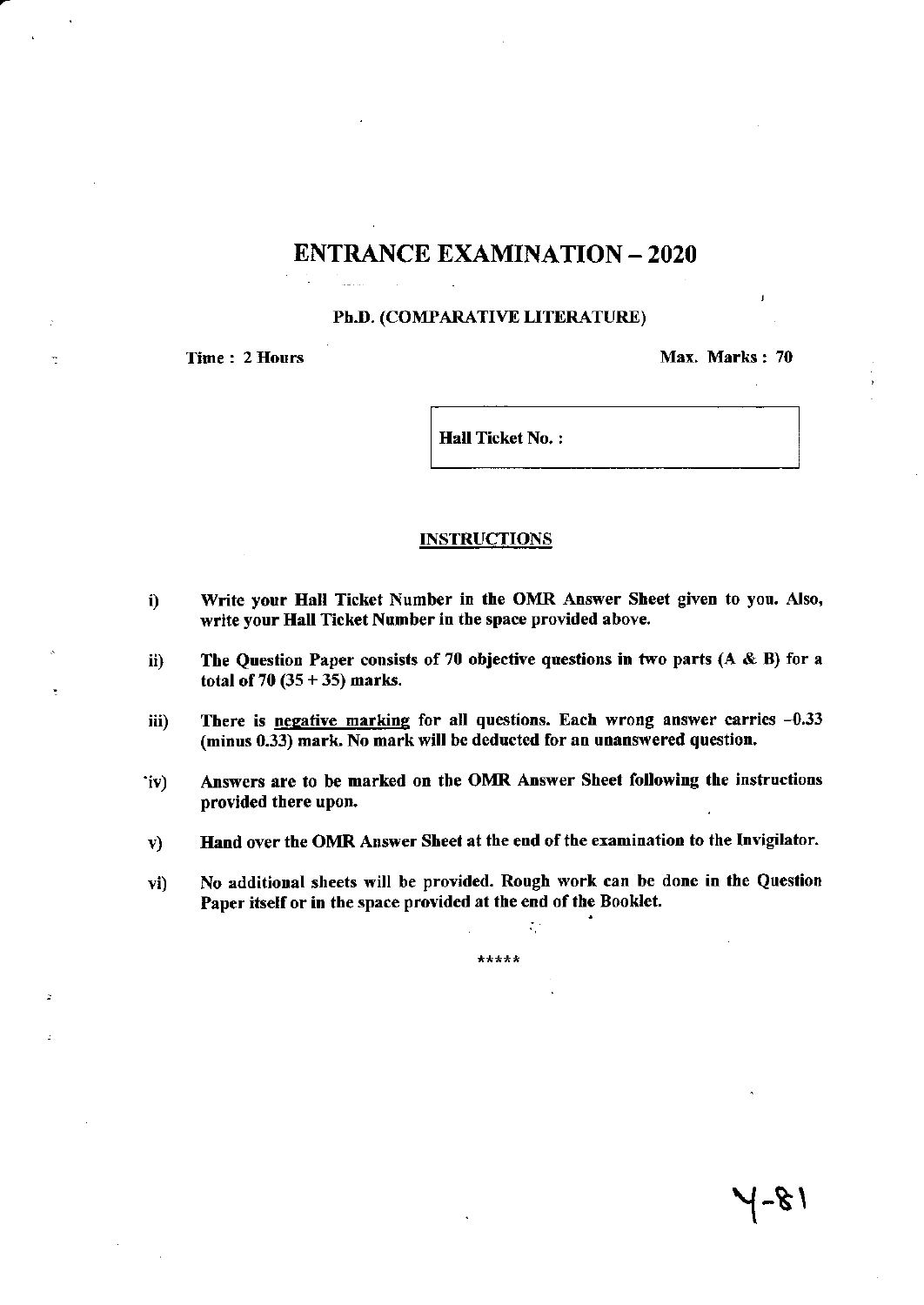## PART – A

| 1) The first Indian satellite for serving the educational sector is known as:                                                                         |                                           |                                                                                                                                                          |               |
|-------------------------------------------------------------------------------------------------------------------------------------------------------|-------------------------------------------|----------------------------------------------------------------------------------------------------------------------------------------------------------|---------------|
| A) SATEDU                                                                                                                                             | <b>B</b> ) INSAT-B <b>C</b> ) EDUSAT      |                                                                                                                                                          | D) INSAT-C    |
| 2) Fieldwork based research is classified as:                                                                                                         |                                           |                                                                                                                                                          |               |
|                                                                                                                                                       | <b>A)</b> Empirical <b>B</b> ) Historical | C) Experimental                                                                                                                                          | D) Ecological |
| 3) Assertion [A]: Man is a rational being. Reason [R]: Man is a social being.<br>$C$ [A] is true but [R] is false<br>$D$ [A] is false but [R] is true |                                           | A) Both [A] & [R] are true and [R] is the correct explanation of [A]<br><b>B</b> ) Both [A] & [R] are true but [R] is not the correct explanation of [R] |               |
| 4) Find the missing number in the series: 2, 5, 9, 19, 37, $\qquad \qquad$ .                                                                          |                                           |                                                                                                                                                          |               |
| $A)$ 73                                                                                                                                               | $B)$ 75                                   | $C$ 76                                                                                                                                                   | D) 78         |
| 5) Complete the series: DFK, FEL, HDM, JCN, ___.                                                                                                      |                                           |                                                                                                                                                          |               |
| A) KAO                                                                                                                                                | B) LBO                                    | $C$ ) LDO                                                                                                                                                | D) LAO        |
| 6) If orange is called butter, butter is called soap, soap is called ink, ink is called honey and                                                     |                                           |                                                                                                                                                          |               |

inge is called butter, butter is called soap, soap is called ink, ink is called honey and honey is called orange, which of the following is used for washing clothes?

|  | A) Honey | <b>B</b> ) Butter | C) Soap | D) Ink |
|--|----------|-------------------|---------|--------|
|--|----------|-------------------|---------|--------|

#### Read the following excerpt and answer questions  $7$  to  $12$ :

All historians are interpreters of texts if they be private letters, Govemment records or parish birth lists or whatever. For most kinds of historians, these are only the necessary means to understanding something other than the texts themselves, such as a political action or a historical fiend, whereas for the intellectual historian, a full understanding of the chosen texts is itself the aim of enquiries. Of course, the intellectual historian is particularly prone to draw on the focus of other disciplines that are habitually interpreting texts for purposes of their own, probing the reasoning that ostensibly connects premises and conclusions. Furthermore, the boundaries with adjacent subdisciplines are shifting and indistinct: the history of art and the history of science both claim a certain autonomy, partly just because they require specialized technical skills, but both can also be seen as part of a wider intellectual history, as is evident when one considers, for example, the common stock of knowledge about cosmological beliefs or moral ideals of a period.

Like all historians, the intellectual historian is a consumer mther than a producer of "methods." His/her distinctiveness lies in which aspect of the past s/he is trying to illuminate, not in having exclusive possession of either a corpus of evidence or a body of techniques. That being said, it does seem that the label "intellectual history" attracts a disproportionate share of misunderstanding.

It is alleged that intellectual history is the history of something that never really mattered. The long dominance of the historical profession by political historians bred a kind of philistinism, an unspoken belief that power and its exercise was "what mattercd." The prejudice was reinforced by the assertion that political action was never really the outcome of principles or ideas that were "more flapdoodle." The legacy of this precept is still discernible in the tendency to require ideas to have "licensed" the political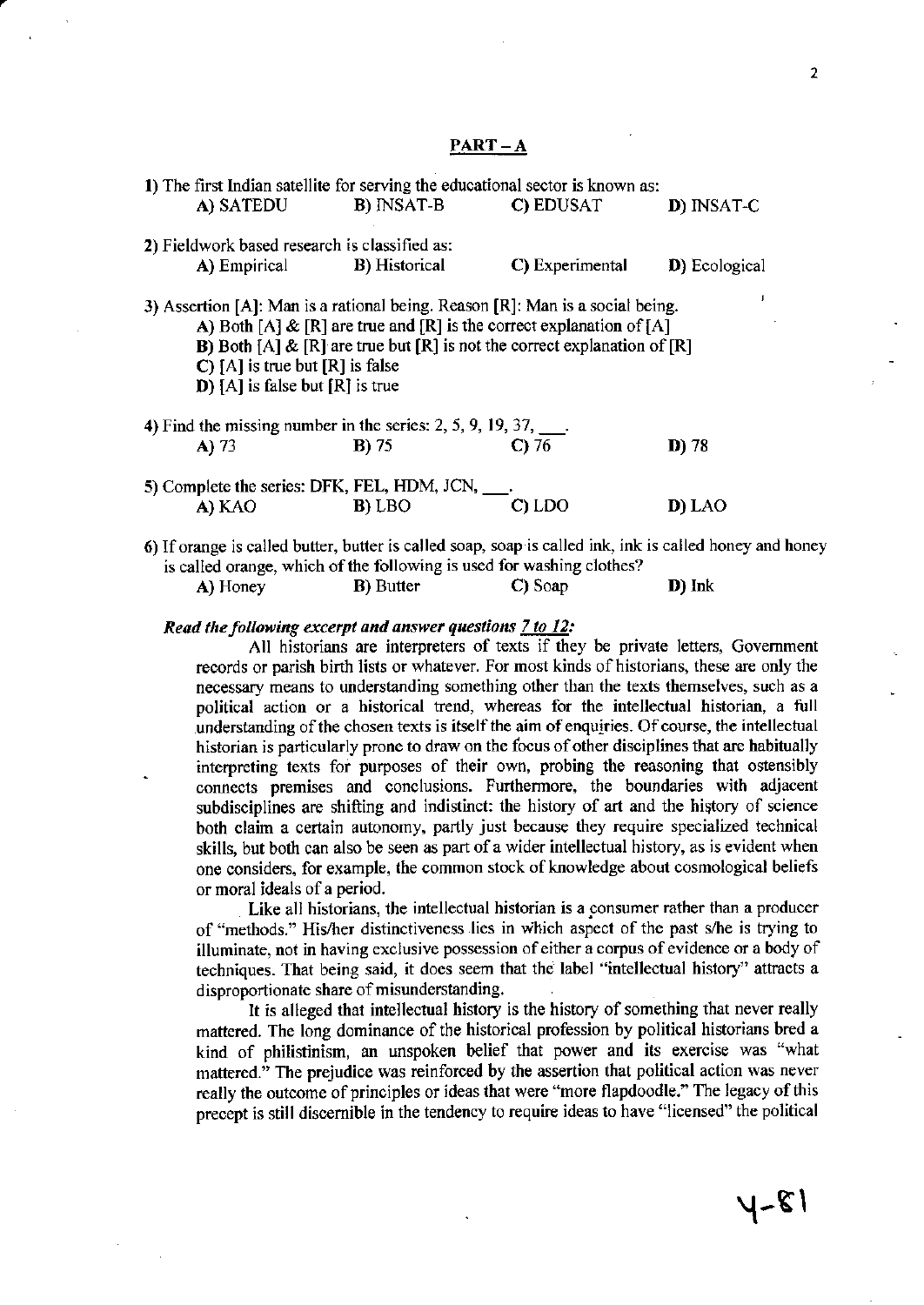class before they can be deemed worthy of intellectual attention, as if there were some reasons why the history of art or science, of philosophy or literature, were somehow of interest and significance than the history of Parties or Parliaments. Perhaps in recent years the mirror-image of this philistinism has been more common in the claim that ideas of any one is of systematic expression or sophistication do not matter, as if they were only held by a minority.

- 7) An intellectual historian aims to fully understand:
	- A) the chosen texts B) political actions C) historical trends D) enquiries

| 8) Intellectual historians do not claim exclusive possession of:                          |                                              |
|-------------------------------------------------------------------------------------------|----------------------------------------------|
| A) conclusions                                                                            | <b>B</b> ) any corpus of evidence            |
| C) distinctiveness                                                                        | D) habitual interpretation                   |
| 9) The misconceptions about intellectual history stem from:                               |                                              |
| A) a body of techniques                                                                   | <b>B</b> ) the common stock of knowledge     |
| C) the dominance of political historians                                                  | D) cosmological beliefs                      |
| 10) What is "philistinism"?                                                               |                                              |
| A) Reinforcement of prejudice                                                             | <b>B</b> ) Fabrication of reasons            |
| C) The hold of land-owning classes                                                        | D) Belief that power and its exercise matter |
| 11) Knowledge of cosmological beliefs or moral ideas of a period can be drawn as part of: |                                              |
| A) literary criticism                                                                     | <b>B</b> ) history of science                |
| C) history of philosophy                                                                  | D) intellectual history                      |
|                                                                                           |                                              |

- 12) The claim that ideas of any one is of systematic expression do not matter, as if they were held by a minority, is:
	- A) to have a licensed political class <br> **B**) a political action<br> **C**) a philosophy of literature <br> **D**) the mirror-image
		-
		-
- D) the mirror-image of philistinism

- .13) Expand SARS CoviD:
	- A) Severe Acute Restrictive Syndrome Corona Virus Disease
	- B) Severe Acute Respiratory Syndrome Corona Virus Disease
	- C) Severe Ailing Repressive Syndrome Corona Virus Death
	- D) Severe Acute Respiratory Syndrome Corona Virus Death

14) Assertion [A]: Mental health is an important dimension ofwomen's health.

Reason [R]: Mental health is viewed as interface between domestic violence and health.<br>A) Both [A] & [R] are true<br> $\mathbf{B}$  Both [A] & [R] are true A) Both [A] & [R] are false **C**) [A] is false, [R] is true D)  $[R]$  is false,  $[A]$  is true

15) Assertion [A]: Nationalism tends to represent political and cultural superiority. Reason [R]: Every country will not be geographically and historically the same.<br> **A**) [A] & [R] are both False **B**) [A] & [R] are both True A)  $[A] \& [R]$  are both False C)  $[A]$  is False,  $[R]$  is True D)  $[A]$  is True,  $[R]$  is False

16) The next number in the Fibonacci series 8, 10, 18, 28, 46 would be:<br> **A**) 56 **B**) 74 **C**) 80 **D**) 52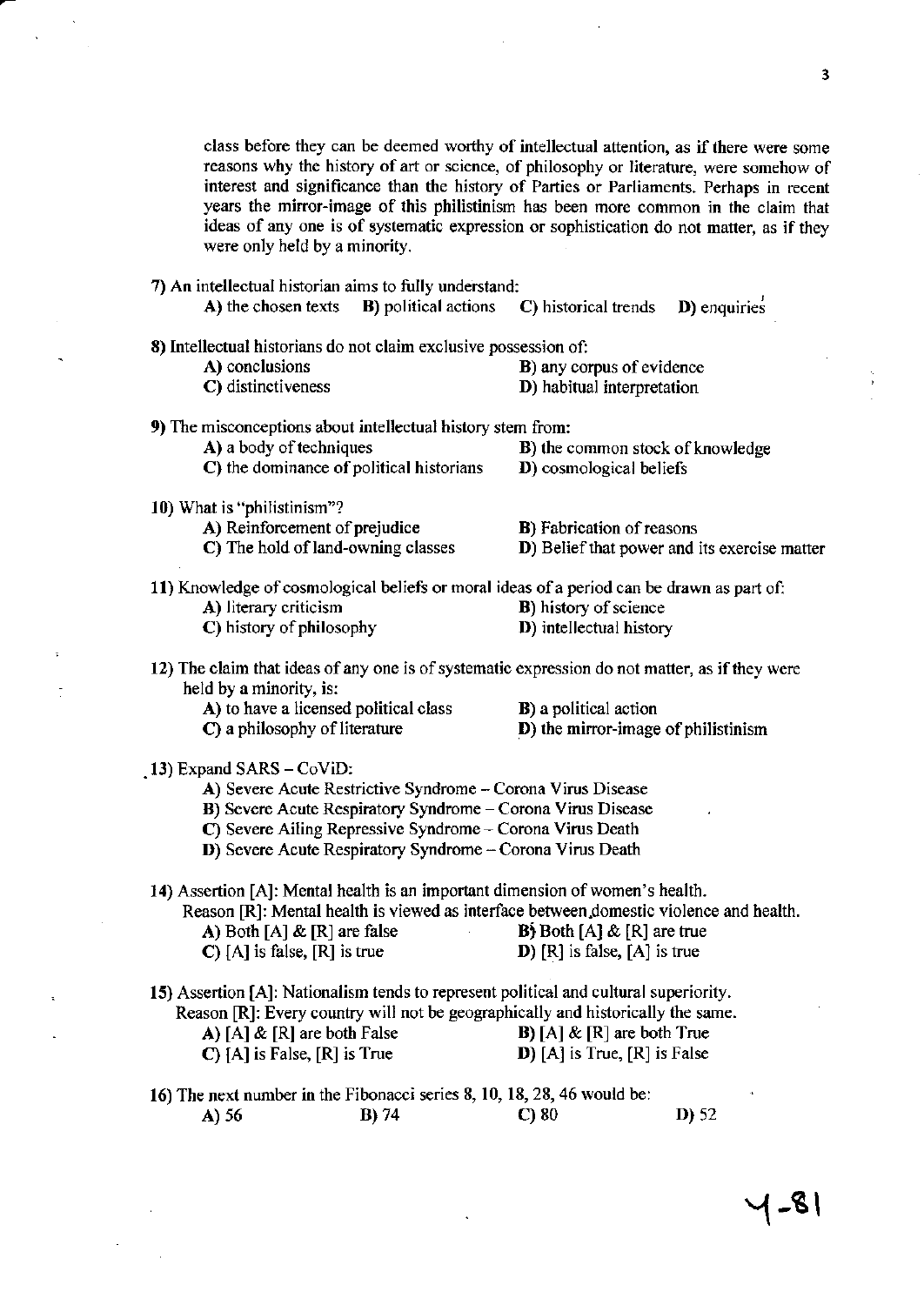| 17) Which of the following statements are mutually contradictory?<br>I. All flowers are not fragrant.<br>A) I & II                                                                                                                                                                     | $B)$ I & III            | II. Most flowers are not fragrant.<br>III. None of the flowers is fragrant. IV. Most flowers are fragrant.<br>$C)$ II & III | D) III $&$ IV                                                                               |
|----------------------------------------------------------------------------------------------------------------------------------------------------------------------------------------------------------------------------------------------------------------------------------------|-------------------------|-----------------------------------------------------------------------------------------------------------------------------|---------------------------------------------------------------------------------------------|
| 18) Which of the following Article of the Constitution of India safeguards the rights of                                                                                                                                                                                               |                         |                                                                                                                             |                                                                                             |
| Minorities to establish and run educational institutions?                                                                                                                                                                                                                              |                         |                                                                                                                             |                                                                                             |
| A) 19                                                                                                                                                                                                                                                                                  | $B)$ 29                 | $C$ ) 30                                                                                                                    | ł<br>$D$ ) 31                                                                               |
| 19) The letters in the set BDFH : OMKI have a certain relationship. On the basis of this<br>relationship, mark the right choice for the set CEGI :                                                                                                                                     |                         |                                                                                                                             |                                                                                             |
| A) FHJL                                                                                                                                                                                                                                                                                | <b>B</b> ) RPNL         | C) XVTR                                                                                                                     | D) LJHF                                                                                     |
| Universities is to:                                                                                                                                                                                                                                                                    |                         |                                                                                                                             | 20) The recommendation of the National Knowledge Commission for the establishment of 1500   |
| A) create more teaching jobs                                                                                                                                                                                                                                                           |                         |                                                                                                                             |                                                                                             |
|                                                                                                                                                                                                                                                                                        |                         | B) ensure increase in student enrollment in higher education                                                                |                                                                                             |
|                                                                                                                                                                                                                                                                                        |                         | C) replace private higher education institutions with public ones                                                           |                                                                                             |
|                                                                                                                                                                                                                                                                                        |                         | D) enable increased movement of students from rural to urban areas                                                          |                                                                                             |
| 21) Which of the following is the first step in starting the research process?<br><b>B</b> ) Survey of related literature<br>C) Identification of problem<br>D) Searching for solutions to the problem                                                                                 |                         | A) Searching sources of information to locate a problem                                                                     |                                                                                             |
| 22) Which of the following is an Operating System?                                                                                                                                                                                                                                     |                         |                                                                                                                             |                                                                                             |
| A) Microsoft Word B) Microsoft Excel                                                                                                                                                                                                                                                   |                         |                                                                                                                             | C) Microsoft Access D) Microsoft Windows                                                    |
| with a similar relationship.                                                                                                                                                                                                                                                           |                         |                                                                                                                             | 23) Determine the relationship between the pair of words ALWAYS : NEVER and select the pair |
| A) Often: Rarely                                                                                                                                                                                                                                                                       |                         |                                                                                                                             | <b>B</b> ) Frequently: Occasionally                                                         |
| C) Constantly: Frequently                                                                                                                                                                                                                                                              |                         |                                                                                                                             | D) Intermittently: Casually.                                                                |
| 24) What is the basis of the classification: animal, man, house, book, student?                                                                                                                                                                                                        |                         |                                                                                                                             |                                                                                             |
| A) Definite descriptions                                                                                                                                                                                                                                                               |                         | <b>B</b> ) Proper names                                                                                                     |                                                                                             |
| C) Descriptive phrases                                                                                                                                                                                                                                                                 |                         | D) Common names                                                                                                             |                                                                                             |
| 25) If the proposition "Vegetarians are not meat eaters" is false, then which of the following<br>inferences are correct?<br>I. "Some vegetarians are meat eaters" is true<br>II. "All vegetarians are meat eaters" is doubtful<br>III. "Some vegetarians are not meat eaters" is true |                         |                                                                                                                             |                                                                                             |
| IV. "Some vegetarians are not meat eaters" is doubtful                                                                                                                                                                                                                                 |                         |                                                                                                                             |                                                                                             |
| A) I, II & III                                                                                                                                                                                                                                                                         | $B)$ II, III & IV       | C) I, III & IV                                                                                                              | D) I, II & IV                                                                               |
| 26) Which of the following is a research tool?                                                                                                                                                                                                                                         |                         |                                                                                                                             |                                                                                             |
| A) Graph                                                                                                                                                                                                                                                                               | <b>B</b> ) Illustration | C) Questionnaire                                                                                                            | D) Diagram                                                                                  |

 $4 - 81$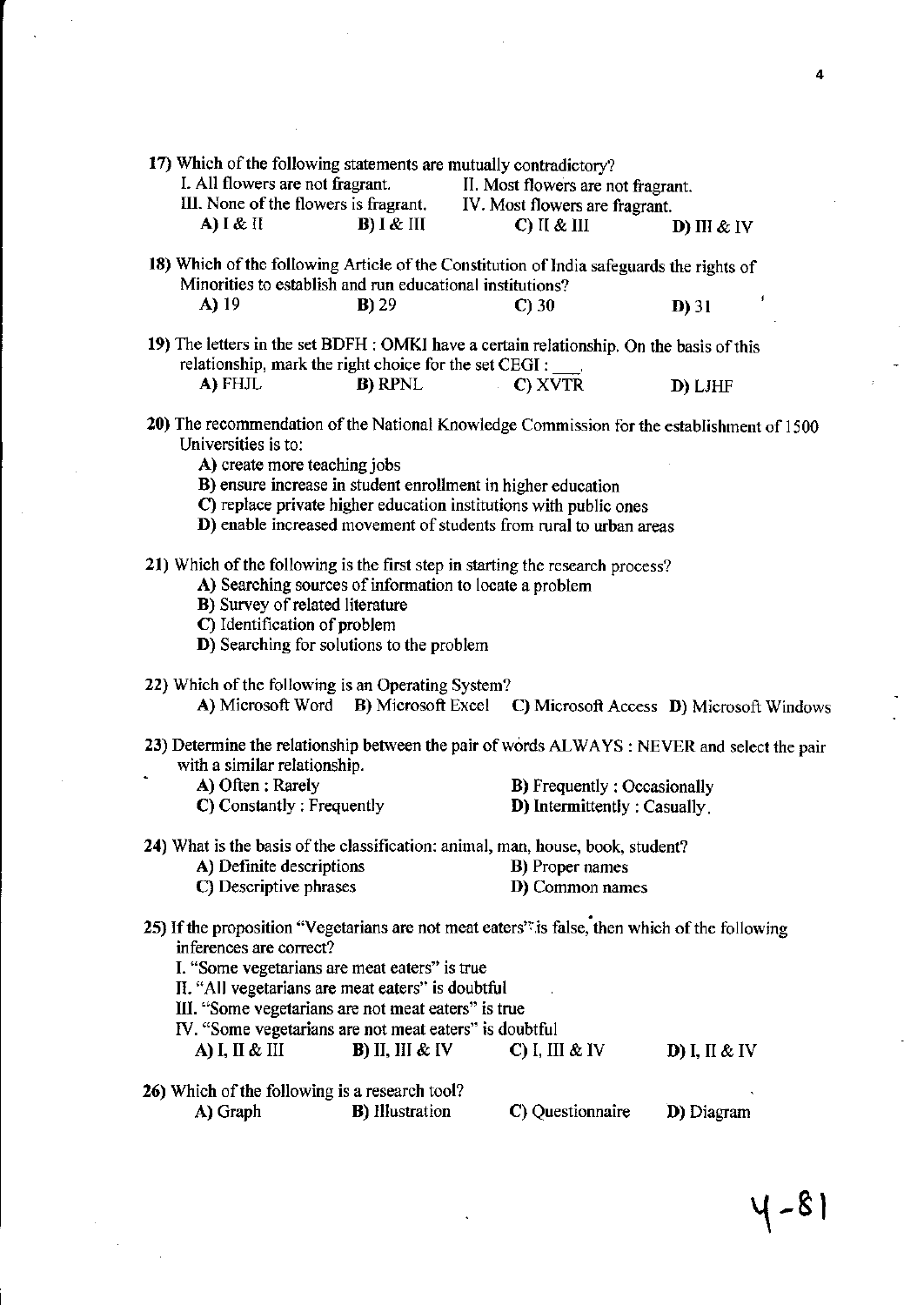| by B.R. Ambedkar?                                                                                                                                                                                                                                                                                                                                            |                        |                                                                                                                                                                                                                                                              | 27) Which of the following "rights" was considered the "Heart and Soul" of the Indian Constitution              |  |  |
|--------------------------------------------------------------------------------------------------------------------------------------------------------------------------------------------------------------------------------------------------------------------------------------------------------------------------------------------------------------|------------------------|--------------------------------------------------------------------------------------------------------------------------------------------------------------------------------------------------------------------------------------------------------------|-----------------------------------------------------------------------------------------------------------------|--|--|
| A) Freedom of Speech<br>C) Freedom of Religion                                                                                                                                                                                                                                                                                                               |                        | <b>B)</b> Right to Equality<br>D) Constitutional Remedies                                                                                                                                                                                                    |                                                                                                                 |  |  |
| 28) When two or more successive footnotes refer to the same text, which of the following is used?<br>A) ibid.                                                                                                                                                                                                                                                | $B$ ) et al.           | $C$ ) op. cit.                                                                                                                                                                                                                                               | $\mathbf{D}$ ) loc. cit.                                                                                        |  |  |
| 29) The file extension of the latest Microsoft Word document is:<br>$A)$ .pdf                                                                                                                                                                                                                                                                                | $B)$ doc               | $C)$ .docx                                                                                                                                                                                                                                                   | $\mathbf{D}$ ) .txt                                                                                             |  |  |
| 30) Which of the following indicates the quality of a research journal?<br>A) Impact factor                                                                                                                                                                                                                                                                  | <b>B</b> ) h-index     | $C$ ) g-index                                                                                                                                                                                                                                                | $D$ ) i10-index                                                                                                 |  |  |
| 31) Which of the following is a correct bibliography entry as per Modern Language Association<br>(MLA) format?<br>A) Umberto Eco, How to Write a Thesis, MIT Press, 2015.<br>B) Umberto Eco. How to Write a Thesis. MIT Press, 2015.<br>C) Eco, Umberto. How to Write a Thesis. MIT Press, 2015.<br>D) Eco, Umberto, How to Write a Thesis, MIT Press, 2015. |                        |                                                                                                                                                                                                                                                              |                                                                                                                 |  |  |
| 32) MOOC stands for:<br>A) Media Online Open Course<br>B) Massachusetts Open Online Course<br>C) Myriad Open Online Course<br>D) Massive Open Online Course                                                                                                                                                                                                  |                        |                                                                                                                                                                                                                                                              |                                                                                                                 |  |  |
| 33) Which of the following statements are correct about a Central University?<br>A) I, II & IV                                                                                                                                                                                                                                                               | <b>B</b> ) I, III & IV | I. A Central University is established under an Act of Parliament.<br>II. The President of India acts as the Visitor of a Central University.<br>IV. The President presides over the meetings of its Board of Management and the Court.<br>$C$ ) I, II & III | III. The President of India has the power to nominate members to its Executive Committee.<br>D) I, II, III & IV |  |  |
| 34) Complete the following sequence: BMY, DNW, FOU,<br>A) HPS                                                                                                                                                                                                                                                                                                | <b>B</b> ) HQS         | C) GPS                                                                                                                                                                                                                                                       | D) HPT                                                                                                          |  |  |
| valid?                                                                                                                                                                                                                                                                                                                                                       |                        |                                                                                                                                                                                                                                                              | 35) Given the statement "Most teachers are hard working," which of the following conclusions are                |  |  |
| I. Some teachers are hard working.<br>A) Only I is implied<br>C) Both I & II are implied                                                                                                                                                                                                                                                                     |                        | II. Some teachers are not hard working.<br><b>B</b> ) Only II is implied<br>D) Neither I nor II are implied                                                                                                                                                  |                                                                                                                 |  |  |

## $PART-B$

36) Consider the following statements and choose the correct pair of statements:

 $\ddot{\phantom{0}}$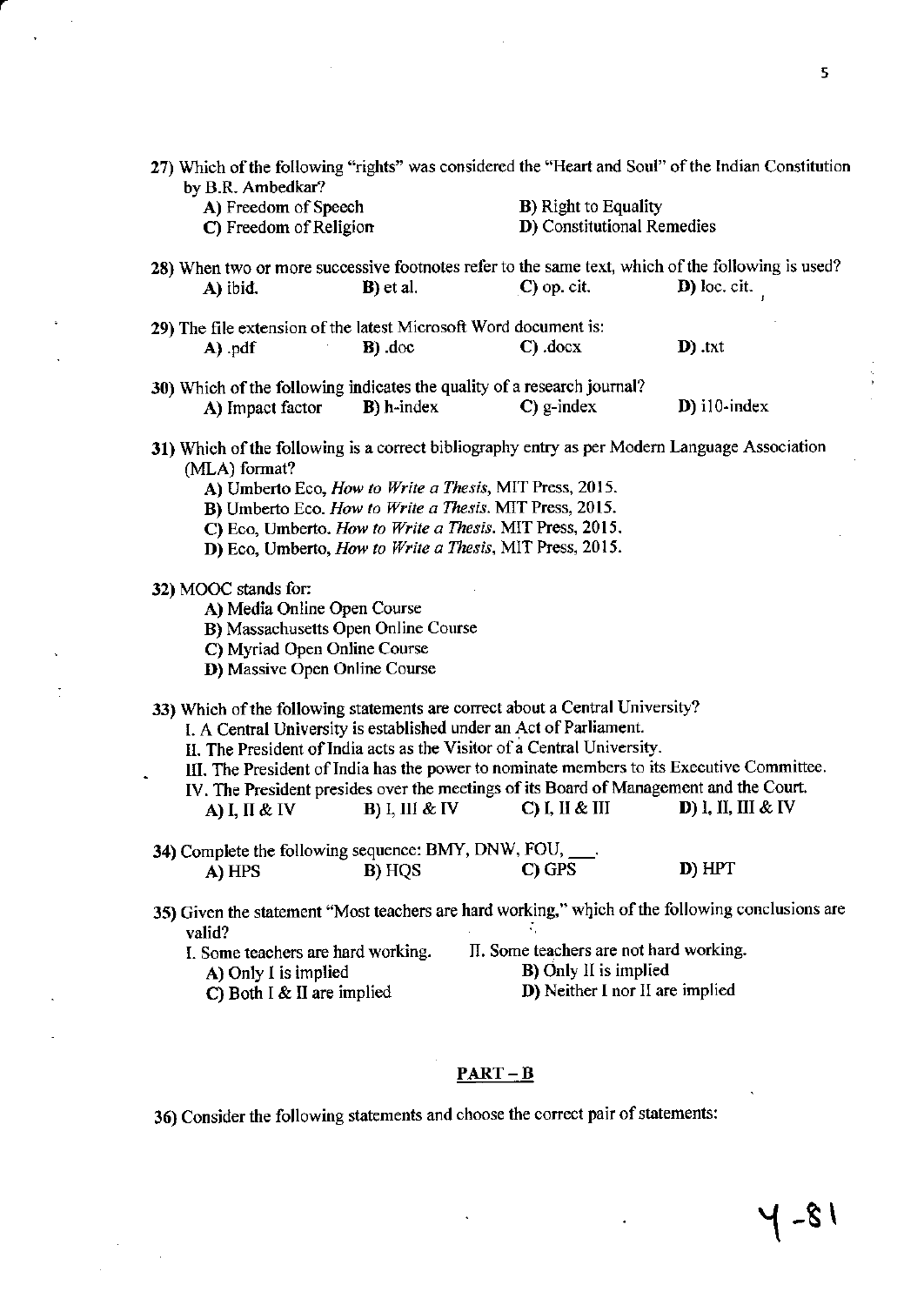- I. M.S.S. Pandian wrote The Brahmin and the Non-Brahmin but not Towards a Non Brahmin Millennium.
- II. Dipesh Chakrabarty wrote The Politics of the Governed and Habitations of Modernity.

III. G. Aloysius wrote Nationalism Without a Nation in India but not Modernity of Slavery.

IV. Partha Chatterjee wrote The Nation and its Fragments but not The Black Hole of Empire. A) I & III  $B)$  III & IV  $C)$   $I \& II$ D) II & III

37) Match the following pairs and choose the best option:

| I. Unnava Lakshminarayana       |   |   |   |    | 1. Chomana Dudi     |
|---------------------------------|---|---|---|----|---------------------|
| II. Thakazhi Sivasankara Pillai |   |   |   |    | 2. Malapalli        |
| III. Sivaram Karanth            |   |   |   |    | 3. Thunbakeni       |
| IV. Puthumai Pithan             |   |   |   |    | 4. Thottiyude Makan |
|                                 |   |   | Ш | IV |                     |
| A)                              |   | 5 | 2 |    |                     |
| B)                              |   | 2 |   |    |                     |
| C)                              | 3 | 4 |   |    |                     |
| D)                              |   |   |   |    |                     |

38) Match the following pairs and choose the correct option:

| I. T.N. Sadalakshmi          |   |   |   |    | 1. Pazhayana Kazhidhalum     |
|------------------------------|---|---|---|----|------------------------------|
| II. Lalithambika Antharjanam |   |   |   |    | 2. Laburnum for My Head      |
| III. Temsula Ao              |   |   |   |    | 3. Nene Balanni              |
| IV. Sivakami                 |   |   |   |    | 4. Aathmakadhakkoru Aamukham |
|                              |   |   | Ш | IV |                              |
| A)                           | 4 |   |   |    |                              |
| B)                           |   | 3 | 4 | 2  |                              |
| C)                           |   | 4 |   |    |                              |
| D)                           | 2 |   |   |    |                              |
|                              |   |   |   |    |                              |

39) In his 1958 paper "The Crisis of Comparative Literature," René Wellek:

A) stresses the distinction between Comparative Literature and general literature

B) rejects the distinction between Comparative Literature and general literature

C) justifies separating subject from methodology

D) argues against integrating criticism with history

40) Who among the following focuses on the dialogic relationship between literature and society?  $\sim$  and  $\sim$  $\mathbf{m}$   $\mathbf{r}$  $14 \text{ D}$ laam C) David do Main

| A) MIKRAIL BAKRUD B) HATOIG BIOOTH                                                     |                  | C) raui de Man                | $\mathbf{D}$ Eugene Niga |  |
|----------------------------------------------------------------------------------------|------------------|-------------------------------|--------------------------|--|
| 41) Who wrote Humayun's biography?                                                     |                  |                               |                          |  |
| A) Abul Fazl                                                                           | <b>B</b> ) Faizi | C) Gulbadan Begum D) Firdausi |                          |  |
| 42) Who wrote Provincializing Europe?                                                  |                  |                               |                          |  |
| A) Partha Chatterjee                                                                   |                  | B) Dipesh Chakrabarti         |                          |  |
| C) Irfan Habib                                                                         |                  | D) Ramachandra Guha           |                          |  |
| <b>43)</b> Identify the theorist with whom the critical term "hegemony" is associated: |                  |                               |                          |  |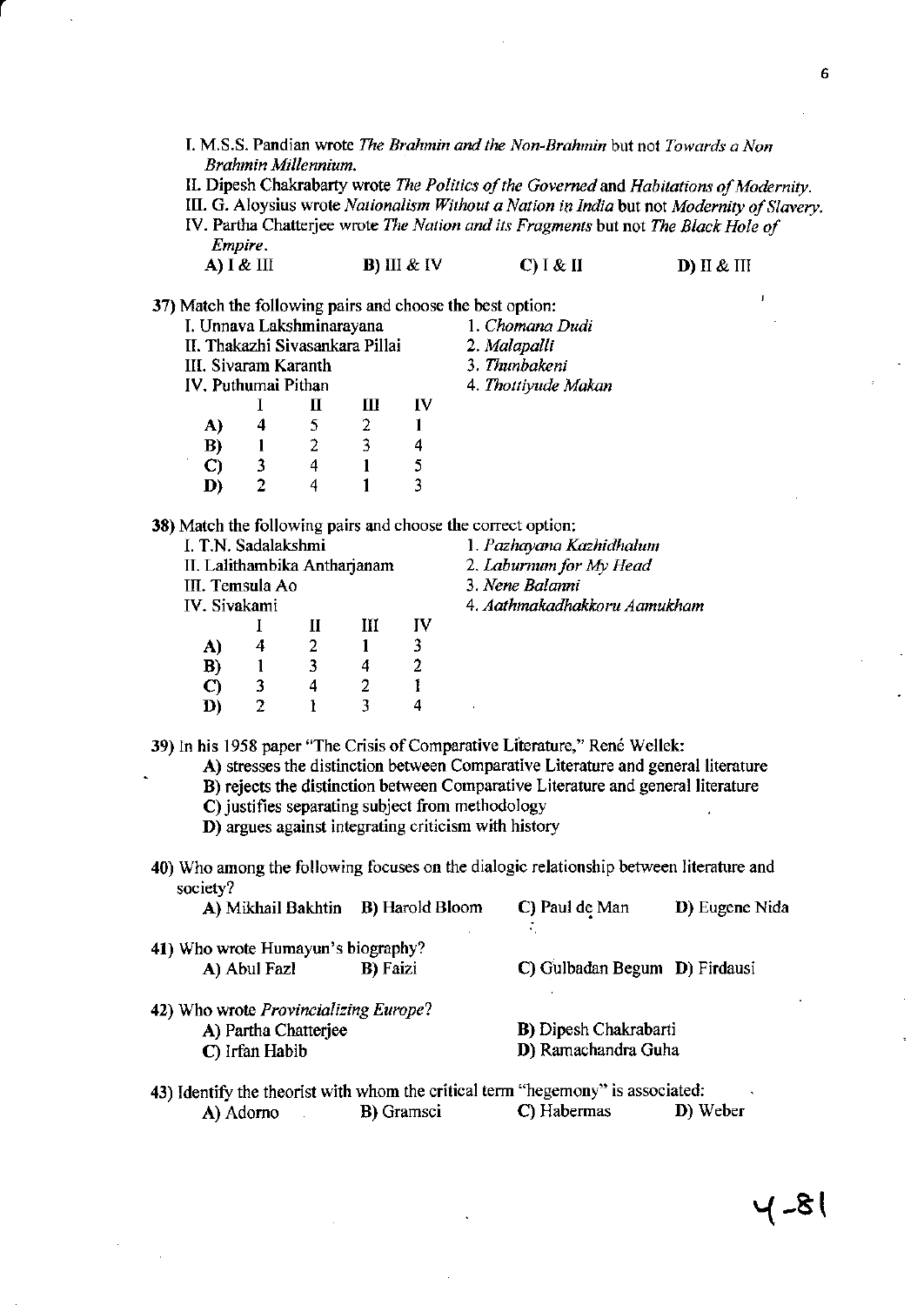$\bar{z}$ 

| 44) The methodology of analogical study was advocated by the ___ School of Comparative<br>Literature. |                                                     |                                                                                 |                                                                                              |
|-------------------------------------------------------------------------------------------------------|-----------------------------------------------------|---------------------------------------------------------------------------------|----------------------------------------------------------------------------------------------|
| A) American                                                                                           | B) German                                           | C) French                                                                       |                                                                                              |
|                                                                                                       |                                                     |                                                                                 | D) Russian                                                                                   |
| 45) The World Republic of Letters is by?                                                              |                                                     |                                                                                 |                                                                                              |
| A) Djelal Kadir                                                                                       |                                                     | <b>B</b> ) Franco Moretti                                                       |                                                                                              |
| C) Pascale Casanova                                                                                   |                                                     | D) Wai Chee Dimock                                                              |                                                                                              |
|                                                                                                       |                                                     |                                                                                 | ı                                                                                            |
| 46) Wellek and Warren's Theory of Literature does not contain a chapter on:                           |                                                     |                                                                                 |                                                                                              |
| A) Thematology                                                                                        |                                                     | <b>B</b> ) Literary History                                                     |                                                                                              |
| C) Literary Genres                                                                                    |                                                     |                                                                                 | D) Literature and the other Arts                                                             |
|                                                                                                       |                                                     |                                                                                 |                                                                                              |
| 47) Bibliography of Comparative Literature (1950) is a seminal work by:                               |                                                     |                                                                                 |                                                                                              |
| A) Rene Wellek and Austin Warren□                                                                     |                                                     |                                                                                 |                                                                                              |
|                                                                                                       | B) Fernard Baldensperger and Werner Paul Friederich |                                                                                 |                                                                                              |
| C) Sisir Kumar Das and Amiya Dev                                                                      |                                                     |                                                                                 |                                                                                              |
|                                                                                                       | D) Max Muller and Johann Wolfgang von Goethe        |                                                                                 |                                                                                              |
|                                                                                                       |                                                     |                                                                                 |                                                                                              |
| 48) Who among the following was the first writer to stress the segregation of literary genres?        |                                                     |                                                                                 |                                                                                              |
| A) Piso                                                                                               | <b>B</b> ) Cicero                                   | C) Horace                                                                       | D) Plato                                                                                     |
|                                                                                                       |                                                     |                                                                                 |                                                                                              |
| 49) Identify two who contributed to the early study of Children's Folklore:                           |                                                     |                                                                                 |                                                                                              |
| I. Lady Bertha Gomme                                                                                  |                                                     | II. Jacob Grimm                                                                 |                                                                                              |
| III. Stith Thompson                                                                                   |                                                     | IV. William Wells Newell                                                        |                                                                                              |
| A) I & III                                                                                            | <b>B</b> ) $\&$ IV                                  | $C)$ II & IV                                                                    | $D)$ II & III                                                                                |
|                                                                                                       |                                                     |                                                                                 |                                                                                              |
| 50) Which of the following represent the correct chronological order of the publication of the        |                                                     |                                                                                 |                                                                                              |
| works of Salman Rushdie?                                                                              |                                                     |                                                                                 |                                                                                              |
|                                                                                                       |                                                     |                                                                                 | A) The Satanic Verses - The Ground Beneath Her Feet - Midnight's Children - The              |
| <b>Enchantress of Florence</b>                                                                        |                                                     |                                                                                 |                                                                                              |
| ٠                                                                                                     |                                                     |                                                                                 | B) Midnight's Children - The Satanic Verses - The Ground Beneath Her Feet - The              |
| <b>Enchantress of Florence</b>                                                                        |                                                     |                                                                                 |                                                                                              |
|                                                                                                       |                                                     |                                                                                 | C) The Ground Beneath Her Feet - Midnight's Children - The Satanic Verses - The              |
| <b>Enchantress of Florence</b>                                                                        |                                                     |                                                                                 |                                                                                              |
|                                                                                                       |                                                     | D) The Enchantress of Florence - Midnight's Children - The Satanic Verses - The |                                                                                              |
| <b>Ground Beneath Her Feet</b>                                                                        |                                                     |                                                                                 |                                                                                              |
|                                                                                                       |                                                     |                                                                                 |                                                                                              |
| 51) Consider the following regarding the sources for reconstructing the ancient history of India      |                                                     |                                                                                 |                                                                                              |
| and identify the correct statement(s):                                                                |                                                     |                                                                                 |                                                                                              |
| I. One of the sources for reconstructing ancient Indian history is literary sources, like             |                                                     |                                                                                 |                                                                                              |
|                                                                                                       |                                                     | Vedic, Sanskrit, Pali, Prakrit and other literatures, besides foreign accounts. |                                                                                              |
|                                                                                                       |                                                     |                                                                                 | II. Other sources available for reconstructing ancient Indian bistory are the archaeological |

II. Other sources available for reconstructing ancient Indian history are the archaeological sources like epigraphic, numismatic and architectural remains, besides archaeological explorations and excavations. A) Only I **B)** Only II C) Both I & II D) Neither I nor II

.

<sup>52)</sup> In Mahasweta Devi's "Draupadi," the tribal woman stands naked confronting Senanayak. This gesture can be interpreted as an attempt to: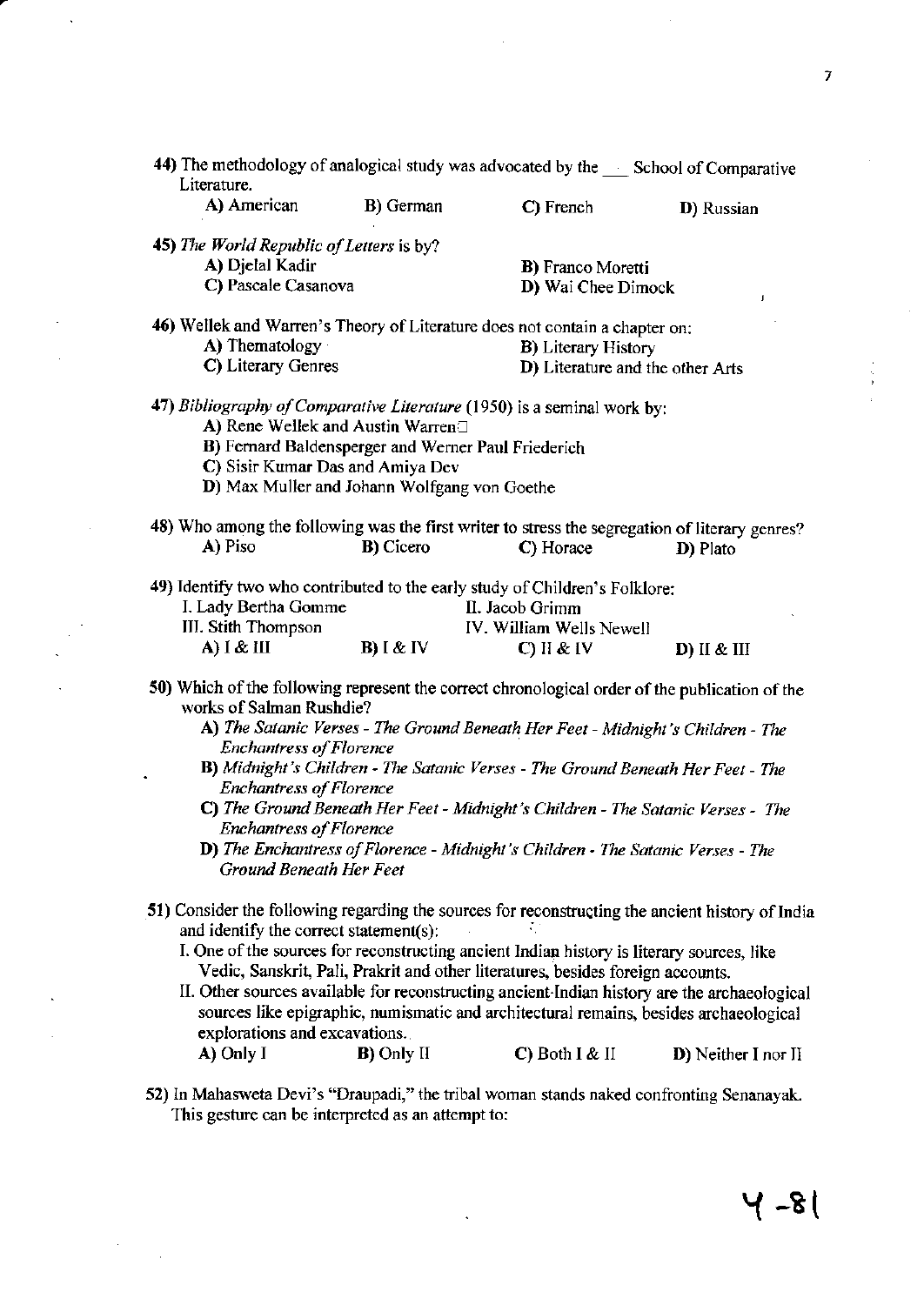I. shame her victimizers

II. challenge their masculinity

III. show herself as they wanted to see her

IV, use her sexuality to overcome them

A) I, II & III  $B)$  III & IV

### $C$ ) I, II, III & IV

 $D) I & IV$ 

53) Match the following authors with their well-known texts:

| 1. The History of Doing<br>I. Juliet Mitchell        |  |
|------------------------------------------------------|--|
| 2. The Second Sex<br>II. Radha Kumar                 |  |
| 3. Women's Estate<br>III. Maitrayee Chaudhuri        |  |
| IV. Simone de Beauvoir<br>4. Indian Women's Movement |  |
| Iν                                                   |  |
| 3<br>A)<br>4                                         |  |
| B)<br>3<br>2<br>4                                    |  |
| C)<br>2<br>4<br>-11                                  |  |
| D)                                                   |  |

54) Match the following theorists with their important texts:

| I. Michel Foucault |   |                           |                               | 1. Gender Trouble                   |
|--------------------|---|---------------------------|-------------------------------|-------------------------------------|
| II. Judith Butler  |   |                           | 2. Epistemology of the Closet |                                     |
| III. Alan Sinfield |   |                           |                               | 3. History of Sexuality             |
|                    |   | IV. Eve Kosofsky Sedgwick |                               | 4. Cultural Politics: Queer Reading |
|                    |   |                           | Ш                             | IV                                  |
| A)                 | 2 | 3                         |                               |                                     |
| B)                 | 3 |                           | 4                             | 2                                   |
| C)                 |   | 4                         | 2                             | 3                                   |
| D)                 | 4 |                           | ٦                             |                                     |
|                    |   |                           |                               |                                     |

- 55) The classic study Mimesis: The Representation of Reality in Western Literature is by: A) Edward Said **B**) Gayatri Spivak C) György Lukács D) Erich Auerbach
- 56) The former French head of state who participated in a literary debate on Francophone literature as world literature is:

| A) Charles de Gaulle B) Jacques Chirac | <b>C</b> ) Nicolas Sarkozy | <b>D</b> ) François Mitterrand |
|----------------------------------------|----------------------------|--------------------------------|
|----------------------------------------|----------------------------|--------------------------------|

- 57) The Great Derangement by Amitav Gosh is a work of: **B**) Non-fiction C) Science Fiction D) Fantasy A) Poetry
- 58) Charred Lullabies by E. Valentine Daniel is an ethnographic study of conflict in: **B**) India C) Bangladesh D) Sri Lanka A) Nepal  $\mathcal{L}_{\mathcal{L}}$
- 59) Surviving in My World: Growing Up Dalit in Bengal is the English translation of whose autobiography?

| A) Jatin Bala         | <b>B</b> ) Manohar Mouli Biswas |
|-----------------------|---------------------------------|
| C) Manoranjan Byapari | D) Advaita Mallabarman          |

60) Caste Matters, which urges Brahmins to join hands against Brahminism, is by: C) Gopal Guru D) B.R. Ambedkar A) Anand Teltumbde B) Suraj Yengde